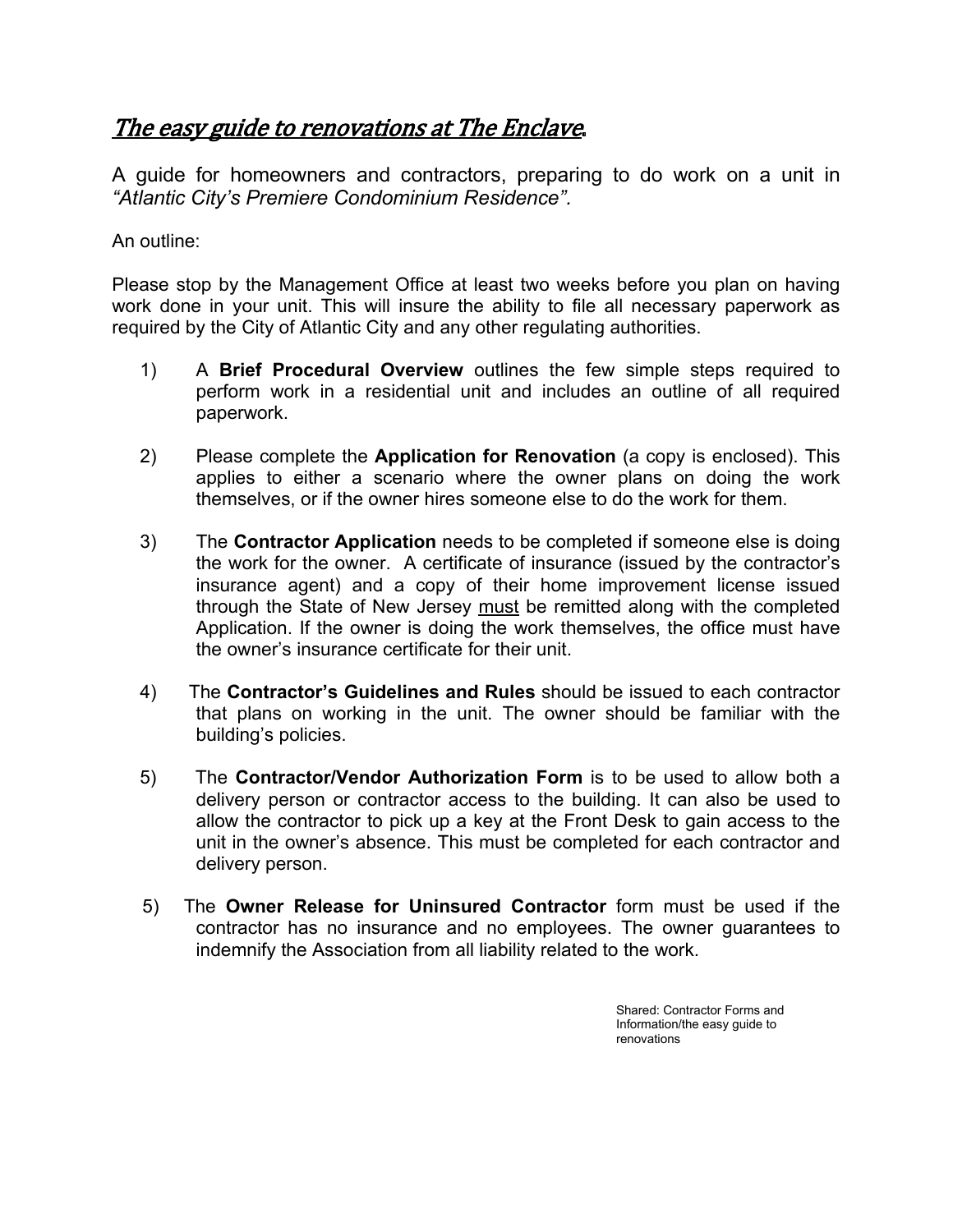#### CONTRACTORS GUIDELINES & RULES

- 1. The endorsement of Management and The Enclave Condominium Association does not constitute an approval of the Building Authorities. The owner and the contractor must bear full responsibility to ensure compliance with all State and Local law and other regulations as may be introduced and applicable from time to time by The Enclave Condominium Association.
- 2. You must supply a copy of your current Liability, Worker's Compensation, Automobile Liability Insurance Certificate and a copy of your NJ State Home Improvement license issued by the State Of New Jersey and a copy of your Atlantic City Builder's License (if applicable) to Management. Applications for approval of renovation work must be presented at the Management Office during office hours. Applications must be submitted on prescribed forms. All applications must include copies of all relevant plans, designs, permits, and approvals obtained from the authorities in respect to the intended renovations. Must submit a copy of the contract that includes the scope of work to be done and must be signed by the owner of the unit.
- 3. Owners must ensure that adequate measures are taken to protect the common property during the delivery or removal of materials by their contractors. A doormat & drop cloths must be provided by the contractor at the door entrance of the unit to prevent workers from soiling the common area. The common property affected during delivery or removal of materials must be left in a clean and tidy condition on completion of work each day. This includes vacuuming of hallways and elevators.
- 4. All renovation work should be confined to the boundaries of the unit and not intrude into the common areas. Hacking, cutting, trenching, or core drilling of structural slabs, columns, and beams are strictly prohibited.
- 5. All construction debris must be taken off site. Unwanted materials, debris, furniture, appliances, etc should not be left in the corridors, elevators, fire staircases, dumpsters, or any common areas of the building. Otherwise, they will be removed and disposed of without notice, and the cost charged to the unit owner concerned. Construction debris is not to be placed in the trash chute or dumpsters belonging to The Enclave Condominium Association.
- 6. No storage space will be provided on site. All articles/materials must be stored within the owner's unit.
- 7. All contractors/workers should use only the Service Elevator so as not to cause inconvenience to owners.
- 8. All contractors/workers must report to the Front Desk and sign-in and out each day. The Enclave personnel have the right to question any person in the building who is not signed in. Please inform all employees that there is this possibility. The Management of The Enclave Condominium Association reserves the right to refuse entry to any unknown person who cannot be verified.
- 9. Parking is limited in the garage to 1 vehicle per contractor on the 1<sup>st</sup> ramp only, availability permitting. Be aware of vehicle size limit at garage entrance before entering. For details, see the Management Office. At no time shall the total number of vehicles in the garage exceed the allowable number of vehicles per unit. This includes contractor's vehicles while working in the unit.
- 10. As the contractor that is renovating, it is your responsibility to ensure that the owner provides a unit key or completes necessary paperwork for the Management Office to issue a unit key at the Service Window during regular business hours. A key for Service Elevator use is available at the Management Office.
- 11. Any contractor/sub-contractor that is using a heat source i.e.: plumbing torch, etc., must have a Fire Extinguisher with them at all times and must produce a copy of their burn permit issued by the city of Atlantic City Fire Prevention Department. A copy of this permit will be kept on file in the Management Office and will be sufficient to cover any unit or area of the building where Contractor is working for the duration of the life of the permit. It is the Contractor's responsibility to see that it is kept up to date. This must be reported to the Management Office so that we can advise our insurance company accordingly. You are not permitted to use Fire Extinguishers belonging to The Enclave Condominium Association.
- 12. Please be advised that The Enclave Condominium Association reserves the right to make changes to the Rules and Regulations as needed to ensure the safety and comfort of all owners/residents.
- 13. Any owner who wishes to renovate their unit must ensure that renovations are conducted in accordance with local and state building codes and within the guidelines of the By-Laws, Master Deed, and Rules and Regulations of The Enclave Condominium Association, whether the work is being performed by an outside contractor or by the Owner, themselves.

Owners Initials Contractors Initials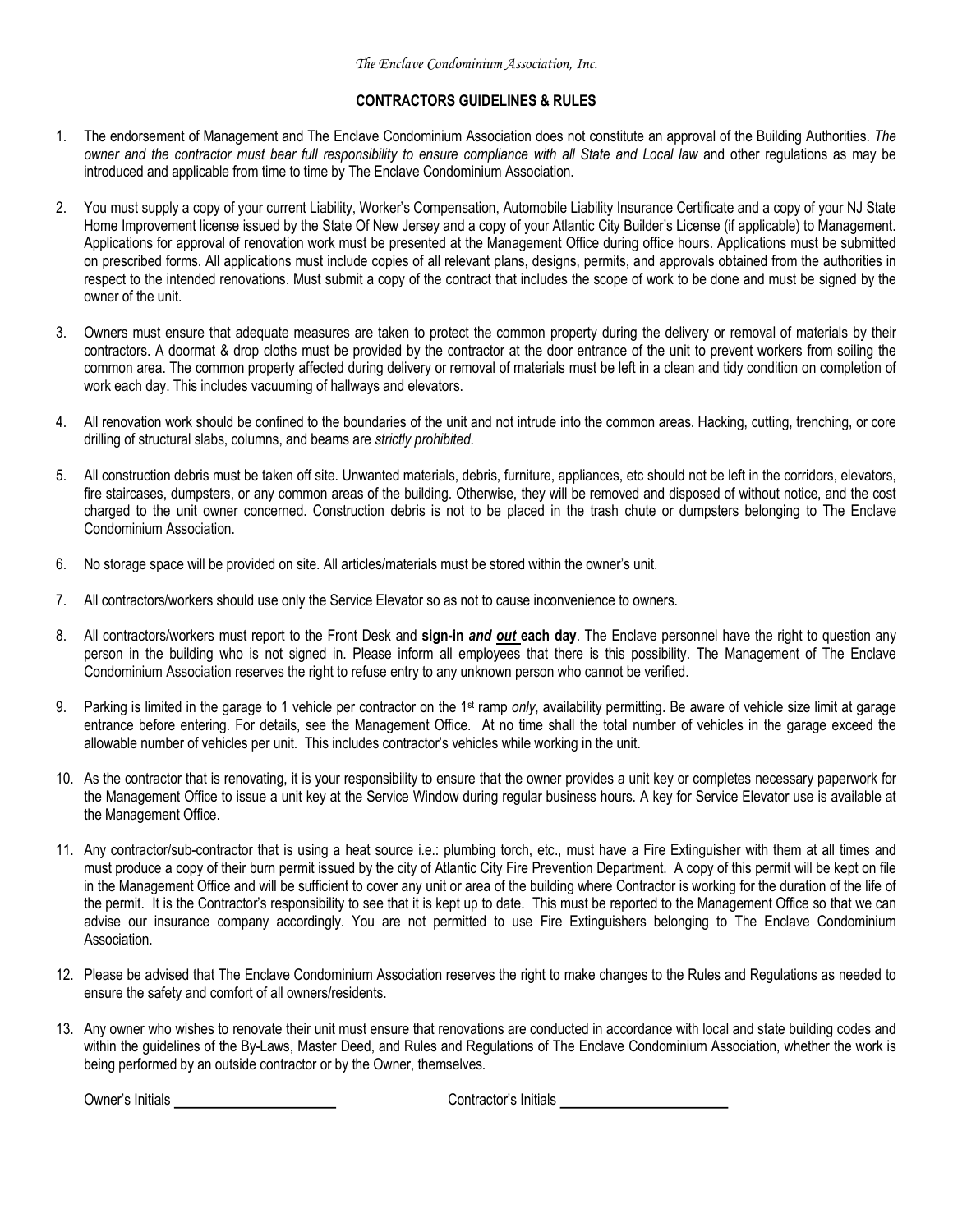- 14. It is the owner's responsibility to ensure that the contractor of choice is insured and licensed with the City of Atlantic City and State of New Jersey, and all proper permits are executed.
- 15. All renovations must correspond with the details and scaled drawings provided to the Association. All types of work expected must be listed and the expected completion date included.
- 16. Owners shall be responsible for the conduct and behavior of their appointed contractors. Any damages to the building and/or its equipment caused by the moving of furniture, appliances or other construction material shall be repaired or replaced at the expense of the owners concerned.
- 17. To ensure the safety and security of our residents, contractors are not permitted to receive Corby access chips from unit owners. Contractors are required to announce their entry and departure and to sign in and out when entering or leaving the building. Contractors are not permitted access to the building until 8 AM, Monday to Friday when the maintenance staff has arrived and properly prepared the Service Elevator. Contractors must leave the premises by 5 PM, Mon. to Thurs. and by 3pm on Friday. If the contractor is deemed a guest of the unit owner and is staying in the unit overnight, a Corby access chip may be issued by the Management Office to allow access to limited areas, such as the indoor pool and fitness area, at the unit owner's request.

Owners Initials Contractors Initials

#### OWNERS AND CONTRACTORS MUST BOTH AGREE TO THE FOLLOWING:

Work shall be permitted only on the below listed days and hours. Emergencies shall be at the discretion of Management. No renovations are permitted during the summer season between Memorial Day and Labor Day. Any renovation that is not completed by Memorial Day will be postponed until after Labor Day. Exceptions can be granted in the case of emergency or necessary repairs, such as the replacement of appliances or hot water heaters.

| <b>CONTRACTOR HOURS:</b> | Monday - Thursday 8:00 AM - 5:00 PM,<br>Friday 8am to 3pm.<br>Memorial Day thru Labor Day (NO WORK)<br>No Weekends, no holidays permitted |  |  |
|--------------------------|-------------------------------------------------------------------------------------------------------------------------------------------|--|--|
| <b>DELIVERY HOURS:</b>   | Monday - Thursday 9:00 AM - 4:00 PM, Friday 9AM - 3PM.<br>No Weekends, no Holidays permitted                                              |  |  |
| <b>CLEANING HOURS:</b>   | Monday - Saturday 8:00 AM - 5:00 PM<br>Sunday 10 AM - 4 PM<br>No Holidays (Only light cleaning permitted on Saturdays & Sundays),         |  |  |

Keys to the units area available with prior written authorization from the resident of the unit and can be obtained only at the management office. If any paperwork needs to be completed, or if a key is needed, work cannot commence until after the management office opens.

#### Office Hours:

Management office hours: 9 AM to 4 PM Monday thru Saturday. Sunday closed.

Shared: Contractor Forms and Information/Contractor guidelines & rules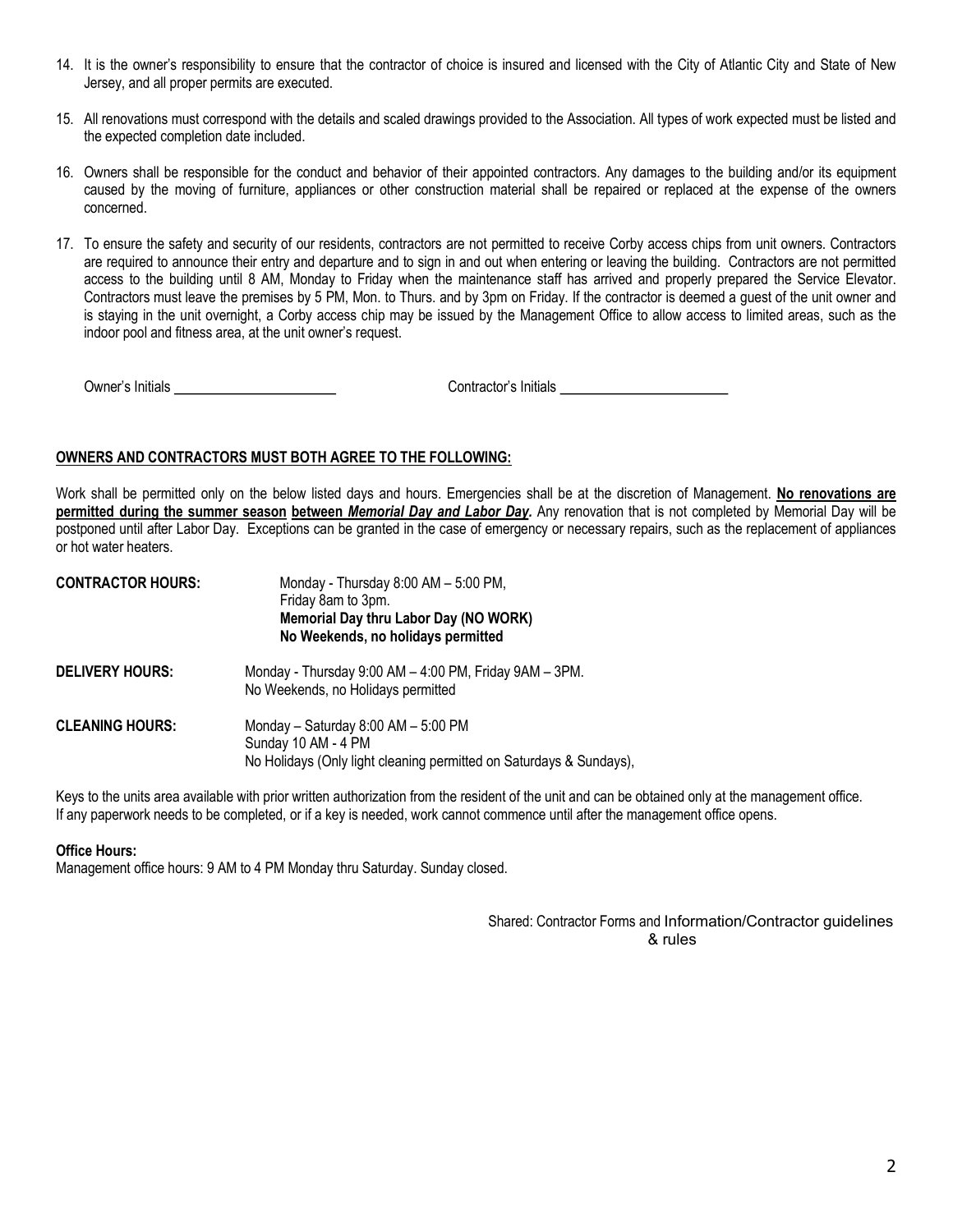Atlantic City, New Jersey 08401 Telephone: (609) 347-0400 Facsimile: (609) 347-0219

#### APPLICATION FOR RENOVATION

OWNER INFORMATION

| Owner, if doing the work yourself, please list the details here: ________________                                                                                                                                                                                                                                                                                                                                                                                                                                                                             |                |  |  |
|---------------------------------------------------------------------------------------------------------------------------------------------------------------------------------------------------------------------------------------------------------------------------------------------------------------------------------------------------------------------------------------------------------------------------------------------------------------------------------------------------------------------------------------------------------------|----------------|--|--|
|                                                                                                                                                                                                                                                                                                                                                                                                                                                                                                                                                               |                |  |  |
|                                                                                                                                                                                                                                                                                                                                                                                                                                                                                                                                                               |                |  |  |
| <b>CONTRACTOR INFORMATION</b> (Please attach detailed proposal)                                                                                                                                                                                                                                                                                                                                                                                                                                                                                               |                |  |  |
|                                                                                                                                                                                                                                                                                                                                                                                                                                                                                                                                                               |                |  |  |
|                                                                                                                                                                                                                                                                                                                                                                                                                                                                                                                                                               |                |  |  |
|                                                                                                                                                                                                                                                                                                                                                                                                                                                                                                                                                               |                |  |  |
| I have read and understand the Renovation Guidelines & Rules and the By-Laws of The<br>Enclave Condominium Association, Inc. regarding major and minor renovations<br>concerning the renovation work listed herein. I agree to abide by all Rules &<br>Regulations and all By-Laws in carrying out the renovation work. I further agree to take<br>responsibility to ensure that my contractors conform to all the existing By-Laws and<br>Rules & Regulations of The Enclave Condominium Association, Inc. while they perform<br>their renovation work here. |                |  |  |
|                                                                                                                                                                                                                                                                                                                                                                                                                                                                                                                                                               |                |  |  |
| <b>Signature of Unit Owner</b>                                                                                                                                                                                                                                                                                                                                                                                                                                                                                                                                | Unit #<br>Date |  |  |
| X:<br><b>Signature of Contractor</b>                                                                                                                                                                                                                                                                                                                                                                                                                                                                                                                          | Date           |  |  |
| Approval is hereby granted to the Unit Owner to carry out renovation work as specified.<br>This approval shall be withdrawn if any of the Rules & Regulations or By-Laws is<br>breached in any manner by the contractor or workers.                                                                                                                                                                                                                                                                                                                           |                |  |  |

X:

Signature of Manager Date: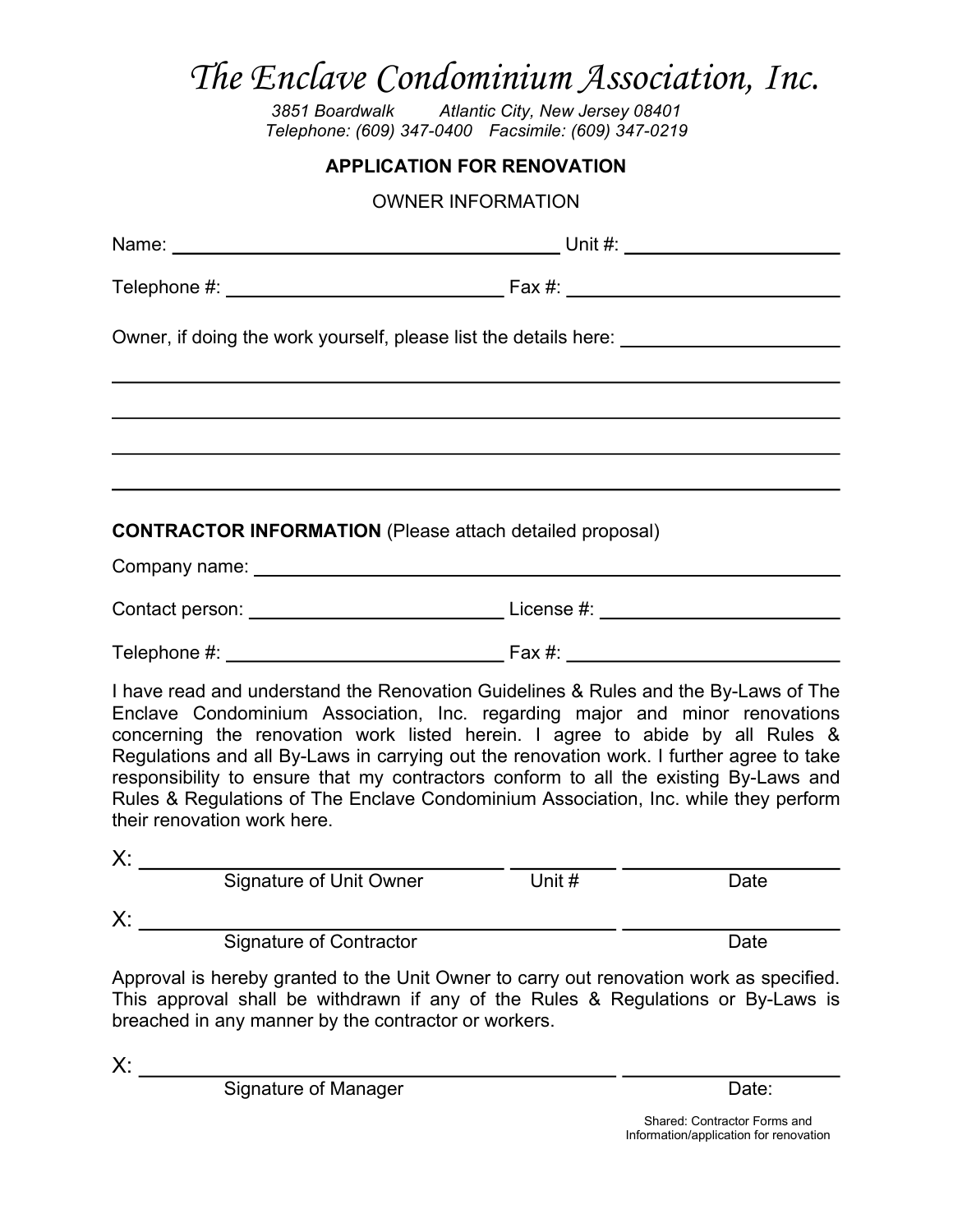# CONTRACTOR APPLICATION

| Today's date: _________________________________                                                                                                                                                  |                        |                                           |                        |
|--------------------------------------------------------------------------------------------------------------------------------------------------------------------------------------------------|------------------------|-------------------------------------------|------------------------|
|                                                                                                                                                                                                  |                        |                                           |                        |
| Address: <u>Street City</u>                                                                                                                                                                      |                        |                                           |                        |
|                                                                                                                                                                                                  |                        | State                                     | Zip                    |
|                                                                                                                                                                                                  |                        |                                           |                        |
|                                                                                                                                                                                                  |                        |                                           |                        |
| Employee(s) performing work (please print):                                                                                                                                                      |                        |                                           |                        |
| Name                                                                                                                                                                                             | Address                |                                           |                        |
| Phone #                                                                                                                                                                                          | Pager/Cell #           |                                           |                        |
| Name                                                                                                                                                                                             | Address                |                                           |                        |
| Phone #                                                                                                                                                                                          | Pager/Cell #           |                                           |                        |
| Name                                                                                                                                                                                             | Address                |                                           |                        |
| Phone #                                                                                                                                                                                          | Pager/Cell #           |                                           |                        |
|                                                                                                                                                                                                  |                        |                                           |                        |
| Do you have the following insurance? A Certificate of Insurance naming The Enclave as<br>additional insured must be provided.                                                                    |                        |                                           |                        |
| □ General Liability _____                                                                                                                                                                        | Expiration date        | $\Box$ Worker's Comp $\rule{1em}{0.15mm}$ | <b>Expiration date</b> |
| $\Box$ Excess Liability                                                                                                                                                                          |                        |                                           |                        |
| I certify the information listed above is true and correct and further, I certify that I possess a<br>copy of, have read, understand, and will comply with the Enclave's Contractors Guidelines. | <b>Expiration date</b> |                                           |                        |
| Signature                                                                                                                                                                                        | Print your name        |                                           | Date                   |

**PLEASE FAX TO 609-347-0219** W: contractor application 02-13-16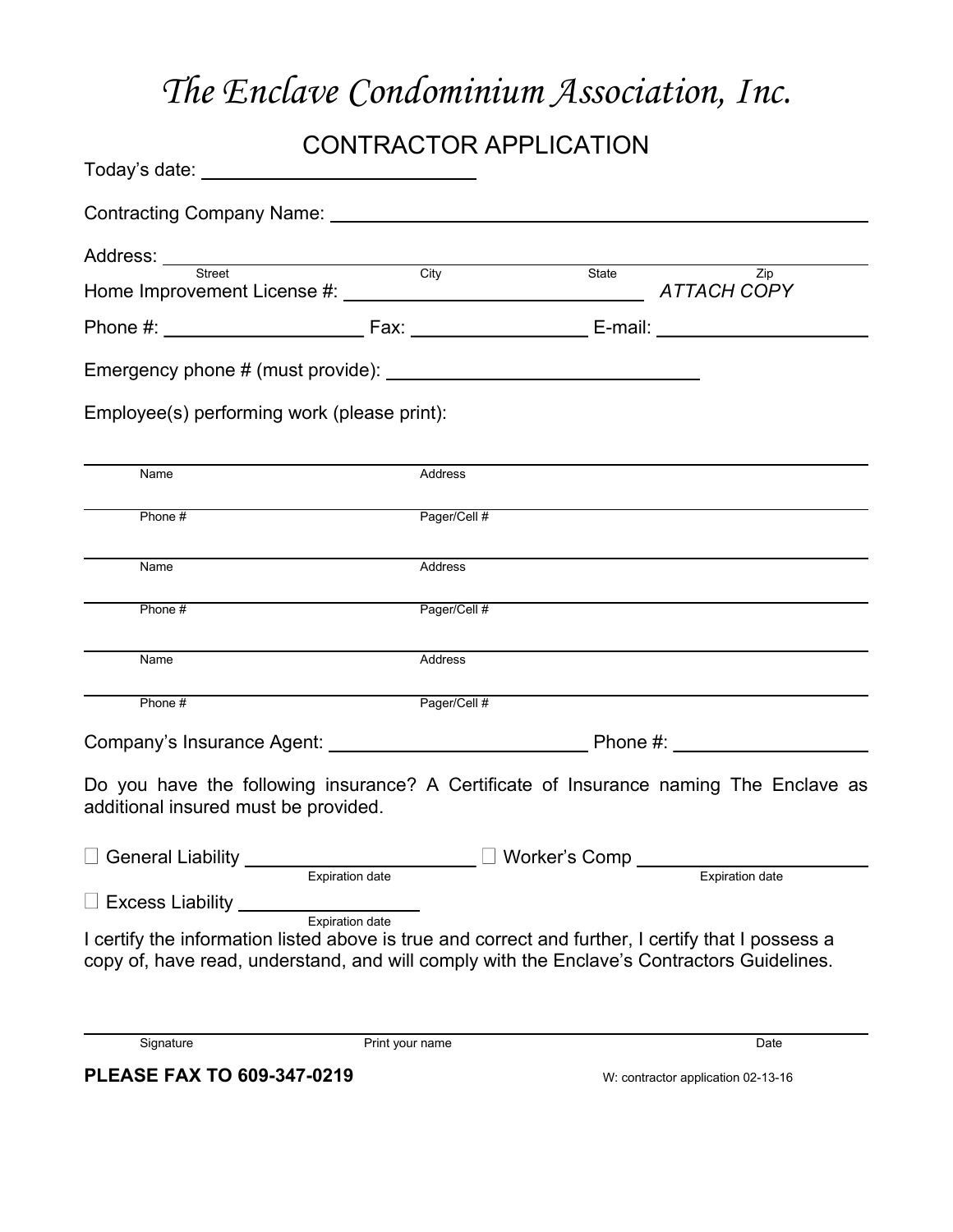### CONTRACTOR/VENDOR AUTHORIZATION FORM

## FAX TO: 609-347-0219

|         | of unit # $\frac{1}{2}$ .                         |                                                                                                                                                                                                                                                                                                                         |
|---------|---------------------------------------------------|-------------------------------------------------------------------------------------------------------------------------------------------------------------------------------------------------------------------------------------------------------------------------------------------------------------------------|
|         |                                                   | I do hereby grant permission and authorization to the contractor/vendor listed below:                                                                                                                                                                                                                                   |
|         | <b>Company Name</b>                               | telephone number                                                                                                                                                                                                                                                                                                        |
|         | Person(s) performing work                         | telephone number                                                                                                                                                                                                                                                                                                        |
|         |                                                   | To gain access to my unit for the purpose of: __________________________________                                                                                                                                                                                                                                        |
|         |                                                   | ,我们也不会有什么。""我们的人,我们也不会有什么?""我们的人,我们也不会有什么?""我们的人,我们也不会有什么?""我们的人,我们也不会有什么?""我们的人<br>Work is scheduled to begin on <b>Example 20</b> North Contract to the schedule of the schedule of the schedule of the schedule of the schedule of the schedule of the schedule of the schedule of the schedule of the schedule of t |
|         |                                                   |                                                                                                                                                                                                                                                                                                                         |
|         | the project.                                      | Do not sign out a key to this contractor. I have furnished a key for the duration of                                                                                                                                                                                                                                    |
|         | project.                                          | Do not sign out a key to this contractor. I will be present for the duration of the                                                                                                                                                                                                                                     |
|         | key to the Management Office.                     | This contractor may sign out a key at the beginning of the project & keep the key<br>for the duration of the project, at the end of which the contractor will return the                                                                                                                                                |
|         | PM on a daily basis as needed.                    | This contractor may sign out a key at 9 AM and return the key no later than 5:00                                                                                                                                                                                                                                        |
|         | Contractor information already on file.           |                                                                                                                                                                                                                                                                                                                         |
|         | have contractor call Management for a faxed copy) | New Contractor - Application & Insurance required prior to start date (please                                                                                                                                                                                                                                           |
| reason. |                                                   | I shall hold The Enclave Condominium Association harmless while the key is not<br>in their possession, and/or if the key is not returned to Management for any                                                                                                                                                          |